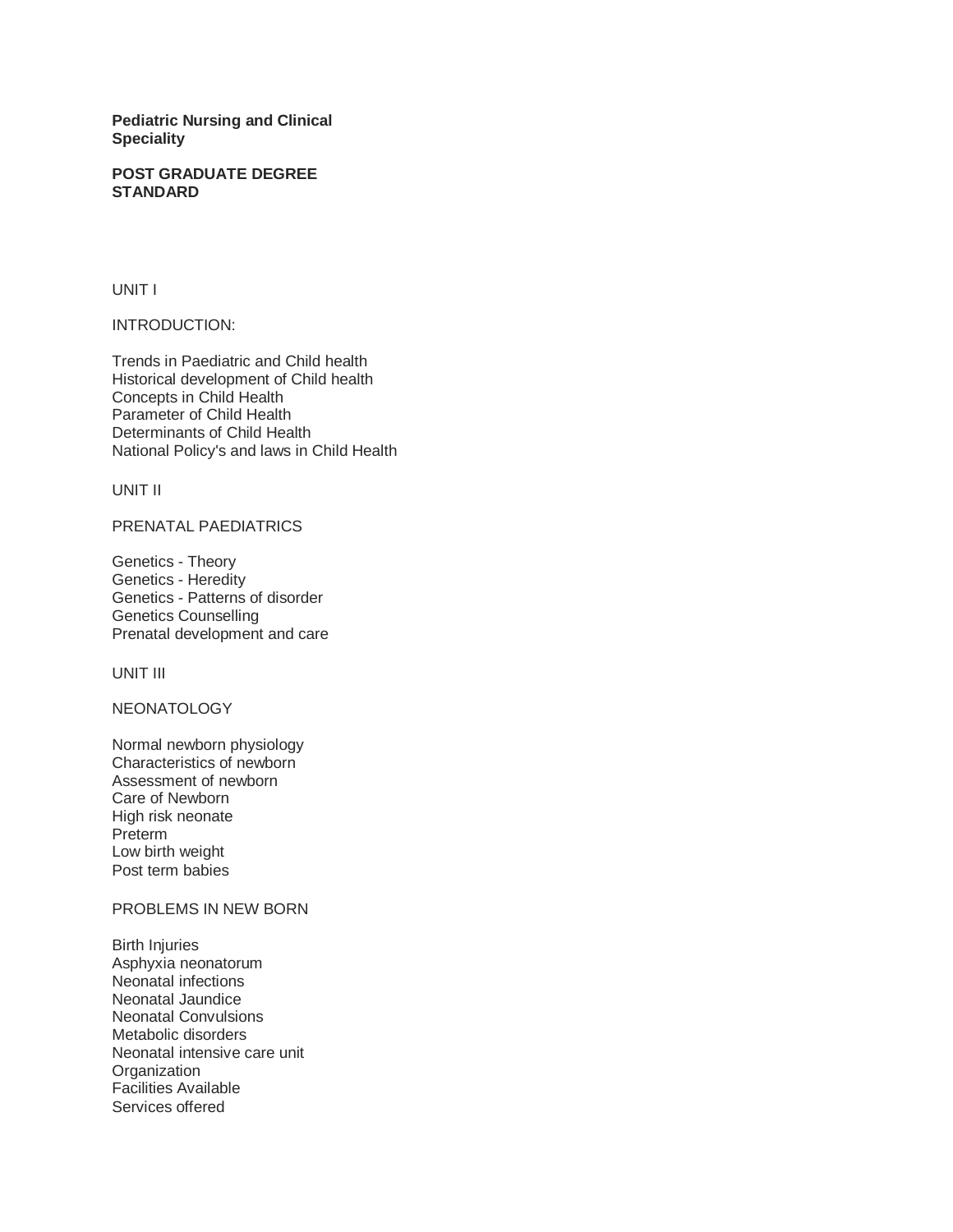UNIT IV

# GROWTH AND DEVELOPMENT

Factors of growth and development **Theories** Laws **Principles Concepts** Psychosocial development, Cognitive Development Tasks at different age group Assessment of growth and development

UNIT V

PREVENTIVE PAEDIATRICS/WELFARE SERVICES

Concepts, Scope and Sphere Preventive Services Primary health Care Maternal and Child Welfare programmes Health Care delivery system of child health in India. Health Education needs.

UNIT VI

LEGAL ASPECTS IN CHILD HEALTH

Laws and Ethics related to special Children Handicapped Adopted Child Battered Child Institutionalized Child M R Juvenile delinquency Girl Child Orphans, Surregation

UNIT VII

IMPACT OF HOSPITALIZATION

Reaction of Child and family Member to Hospitalization

UNIT VIII

PAEDIATRIC VARIATIONS

Physical Examination Preop. Post op care

All Paediatric procedures:- **Restrains** Administration of Medication Tube feeding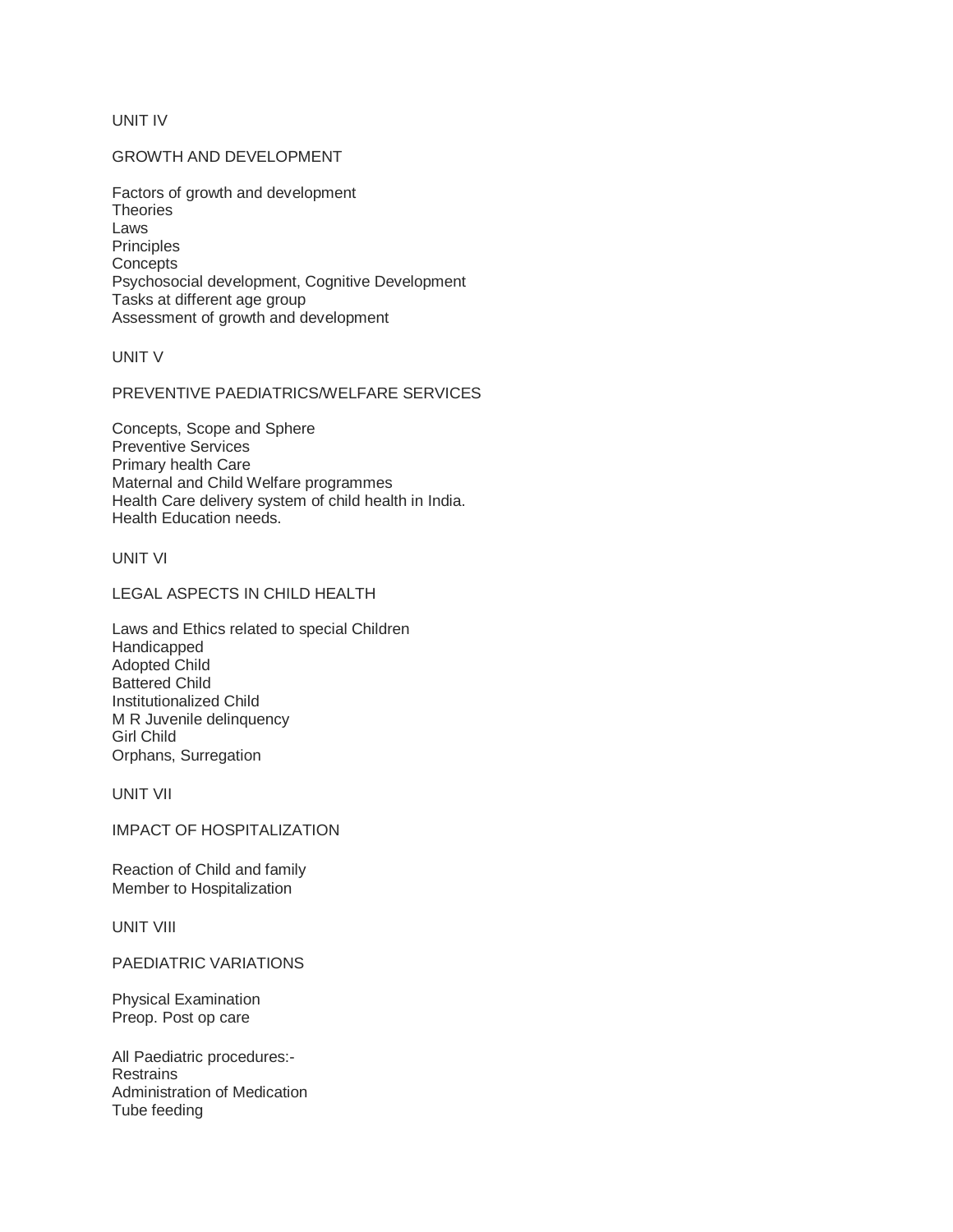Nebulizer Therapy Specimen collection Other painful procedures

UNIT IX

# NUTRITION OF NUTRITION DEFICIENCY DISEASES

Normal Requirement - Antenatal and different age groups Type of feeding Breast feeding Formula Feed Weaning **Malnutrition** Deficiency diseases

UNIT X

CRITICAL CARE NURSING

**Principles** Planning and Organization of Critical care nursing Dehydration, Shock Respiratory failure Respiractory paralysis Tension Pneumetherax Resusctitation and Supportive Therapy Terminally ill Child Death and Dying

PAPER -II UNIT I NURSING PROCESS RELATED TO CHILDREN WITH DISORDER OF RESPIRATORY SYSTEM Upper respiratory tract- Infection and disorder Lower respitatory tract - Infection and disorder Bronchial asthma- Infection and disorder

UNIT II NURSING PROCESS RELATED TO CHILDREN - WITH DISORDERS OF CARDIO VASCULAR SYSTEM. Congenital defects Rheumatic fever Rheumatic heart disease Inflammatory condition **Infections** Cardiac failure Hypertension

UNIT III NURSING PROCESS RELATED TO CHILDREN WITH DISORDER OF GI TRACT Congenital defects of G.I. Test Cleft lip and palate Tracheo esophageal fistula Pyloricstenosis Hirschsphrung disease Anorectal anomalies Hernia - Disphragmatic